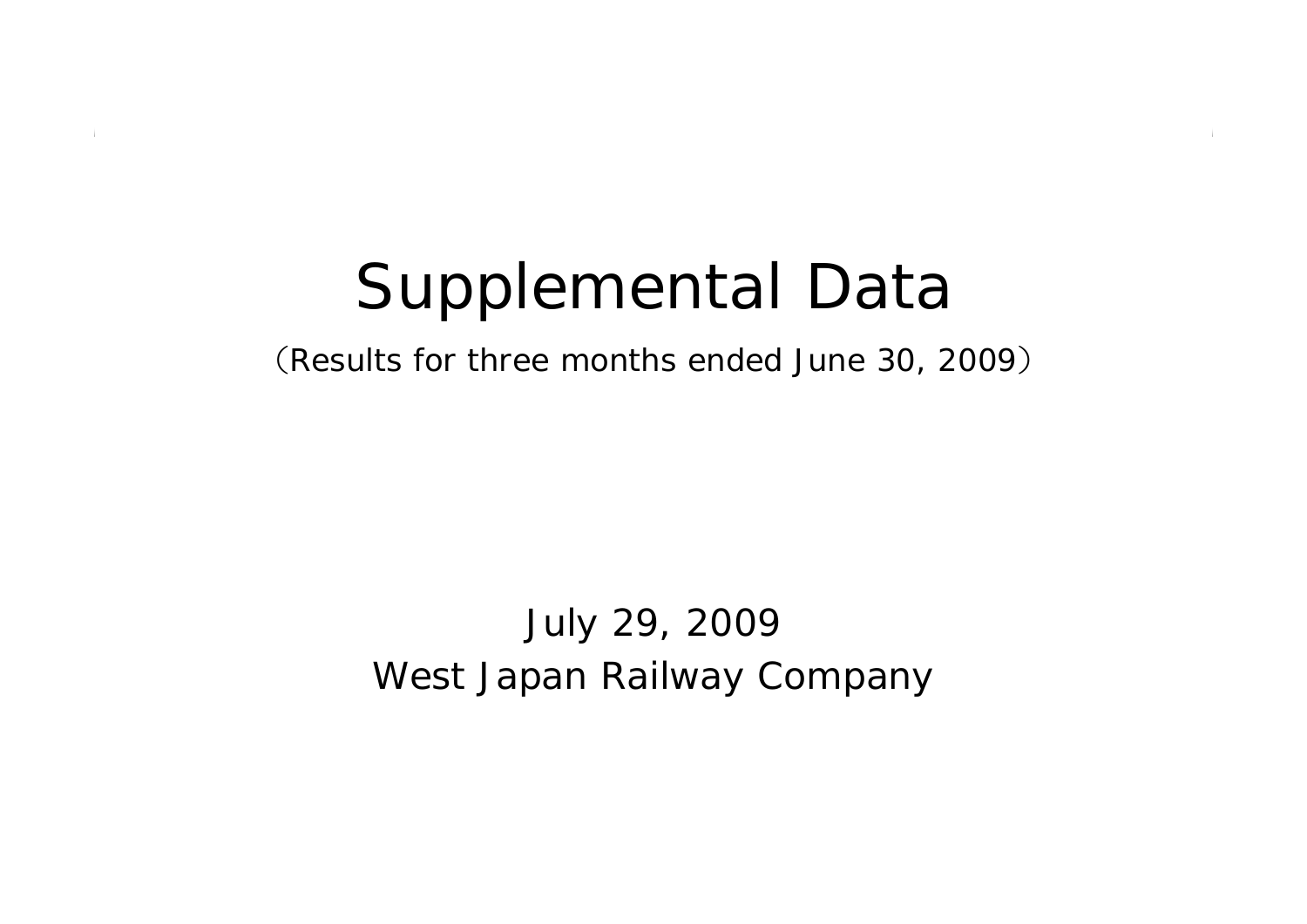## Financial Highlights

¥Billions

|                                                   | 3 months<br>ended<br>June 30, 2008 | 3 months<br>ended<br>June 30, 2009 | YOY<br>Increase / (Decrease)<br>Amount | %                 | Year ended<br>March 31,<br>2009 | Forecast as of<br>April 28, 2009 | Forecast as of<br>July 29, 2009<br>for year ending for year ending<br>March 31, 2010 March 31, 2010 | YOY<br>Increase / (Decrease)<br>Amount | $\%$      | <b>Difference</b><br>between<br>the<br>forecasts |
|---------------------------------------------------|------------------------------------|------------------------------------|----------------------------------------|-------------------|---------------------------------|----------------------------------|-----------------------------------------------------------------------------------------------------|----------------------------------------|-----------|--------------------------------------------------|
|                                                   | Α                                  | B                                  | $B - A$                                | $1 - B/A$         | $\mathsf{C}$                    | D                                | E.                                                                                                  | $E - C$                                | $1 - E/C$ | $E - D$                                          |
| [Consolidated]                                    |                                    |                                    |                                        |                   |                                 |                                  |                                                                                                     |                                        |           |                                                  |
| <b>Operating Revenues</b>                         | 308.0                              | 282.4                              | (25.6)                                 | (8.3)             | 1,275.3                         | 1,243.0                          | 1,215.0                                                                                             | (60.3)                                 | (4.7)     | (28.0)                                           |
| Operating Income                                  | 35.2                               | 15.6                               | (19.5)                                 | (55.6)            | 122.5                           | 80.0                             | 65.0                                                                                                | (57.5)                                 | (46.9)    | (15.0)                                           |
| <b>Recurring Profit</b>                           | 27.2                               | 7.7                                | (19.5)                                 | (71.7)            | 94.8                            | 51.0                             | 37.0                                                                                                | (57.8)                                 | (61.0)    | (14.0)                                           |
| Income before income taxes and minority interests | 27.3                               | 6.6                                | (20.7)                                 | (75.6)            | 94.6                            | 49.0                             | 34.0                                                                                                | (60.6)                                 | (64.1)    | (15.0)                                           |
| Net Income                                        | 16.1                               | 4.1                                | (12.0)                                 | (74.3)            | 54.5                            | 29.0                             | 20.0                                                                                                | (34.5)                                 | (63.3)    | (9.0)                                            |
| [Non-Consolidated]                                |                                    |                                    |                                        |                   |                                 |                                  |                                                                                                     |                                        |           |                                                  |
| <b>Transportation Revenues</b>                    | 191.9                              | 173.4                              | (18.5)                                 | (9.7)             | 773.7                           | 751.0                            | 731.0                                                                                               | (42.7)                                 | (5.5)     | (20.0)                                           |
| <b>Operating Expenses</b>                         | 182.8                              | 181.7                              | (1.1)                                  | (0.6)             | 772.9                           | 787.0                            | 780.0                                                                                               | 7.0                                    | 0.9       | (7.0)                                            |
| Personnel costs                                   | 67.5                               | 66.9                               | (0.5)                                  | (0.8)             | 268.6                           | 269.5                            | 269.0                                                                                               | 0.3                                    | 0.1       | (0.5)                                            |
| Energy costs                                      | 8.6                                | 8.2                                | (0.3)                                  | (4.6)             | 38.2                            | 35.0                             | 34.5                                                                                                | (3.7)                                  | (9.8)     | (0.5)                                            |
| Maintenance costs                                 | 23.8                               | 23.9                               | 0.1                                    | 0.7               | 135.8                           | 139.0                            | 137.0                                                                                               | 1.1                                    | 0.8       | (2.0)                                            |
| Miscellaneous costs                               | 37.0                               | 37.6                               | 0.6                                    | 1.7               | 159.8                           | 166.5                            | 163.0                                                                                               | 3.1                                    | 2.0       | (3.5)                                            |
| Depreciation                                      | 27.7                               | 28.1                               | 0.4                                    | 1.7               | 115.9                           | 121.0                            | 121.0                                                                                               | 5.0                                    | 4.4       | $0.0\,$                                          |
| [Other Data]                                      |                                    |                                    |                                        |                   |                                 |                                  |                                                                                                     |                                        |           |                                                  |
| ROA (%, Consolidated)                             | 1.4                                | 0.6                                | —                                      | $\qquad \qquad -$ | 5.0                             | 3.2                              | 2.6                                                                                                 | —                                      |           |                                                  |
| ROE (%, Consolidated)                             | 2.5                                | 0.6                                |                                        | —                 | 8.4                             | 4.4                              | 3.0                                                                                                 | —                                      |           |                                                  |
| EBITDA (Consolidated)                             | 67.9                               | 49.1                               | (18.8)                                 | (27.7)            | 259.5                           | 222.5                            | 207.5                                                                                               | (52.0)                                 | (20.0)    | (15.0)                                           |
| Dividends per share $(*)$                         |                                    |                                    |                                        | —                 | 7,000                           | 7,000                            | 7,000                                                                                               |                                        |           |                                                  |

Note: Figures in bracket ( ) are negative values.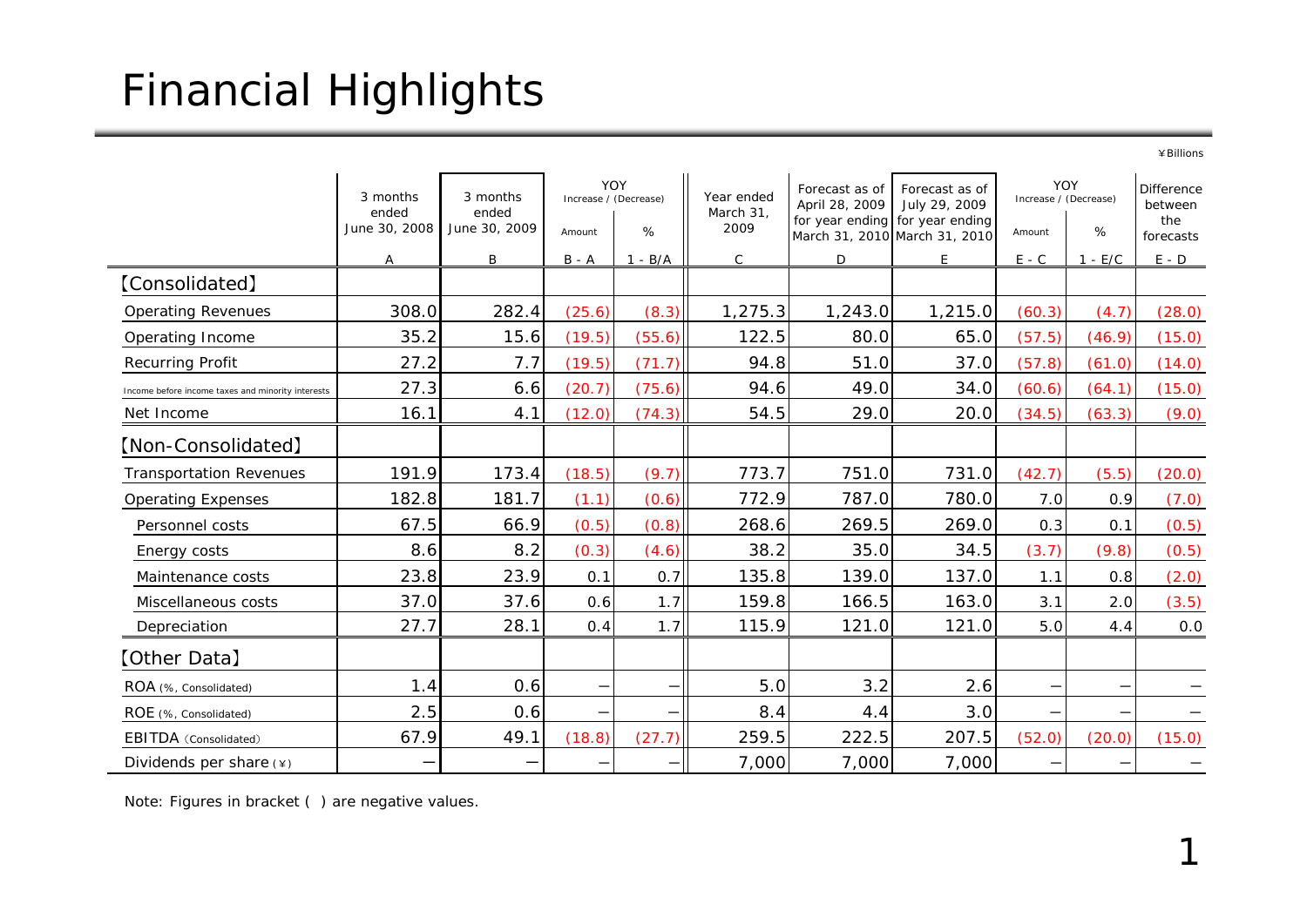### Consolidated Financial Results and Forecasts

¥Billions

|                                          | 3 months<br>ended<br>June 30, 2008 | 3 months<br>ended<br>June 30, 2009 | Increase / (Decrease)<br>Amount | YOY<br>%                 | Year ended<br>March 31, 2009 | Forecast as of<br>April 28, 2009<br>for year ending | Forecast as of<br>July 29, 2009<br>for year ending<br>March 31, 2010 March 31, 2010 | YOY<br>Increase / (Decrease)<br>%<br>Amount |           | <b>Difference</b><br>between<br>the<br>forecasts |
|------------------------------------------|------------------------------------|------------------------------------|---------------------------------|--------------------------|------------------------------|-----------------------------------------------------|-------------------------------------------------------------------------------------|---------------------------------------------|-----------|--------------------------------------------------|
|                                          | $\overline{A}$                     | B                                  | $B - A$                         | $1 - B/A$                | $\mathsf{C}$                 | D                                                   | E                                                                                   | $E - C$                                     | $1 - E/C$ | $E - D$                                          |
| Operating Revenues <sup>*1</sup>         | 308.0                              | 282.4                              | (25.6)                          | (8.3)                    | 1,275.3                      | 1,243.0                                             | 1,215.0                                                                             | (60.3)                                      | (4.7)     | (28.0)                                           |
| Transportation                           | 210.4                              | 191.4                              | (18.9)                          | (9.0)                    | 856.1                        | 831.6                                               | 810.7                                                                               | (45.4)                                      | (5.3)     | (20.9)                                           |
| Sales of goods and food services         | 52.0                               | 48.2                               | (3.7)                           | (7.3)                    | 215.3                        | 211.2                                               | 207.2                                                                               | (8.1)                                       | (3.8)     | (4.0)                                            |
| Sales of goods and food services         | 34.7                               | 32.3                               | (2.4)                           | (7.0)                    | 141.8                        | 139.3                                               | 136.3                                                                               | (5.5)                                       | (3.9)     | (3.0)                                            |
| JR Kyoto Isetan Department Store         | 16.1                               | 14.4                               | (1.7)                           | (10.5)                   | 68.6                         | 65.7                                                | 64.7                                                                                | (3.9)                                       | (5.8)     | (1.0)                                            |
| Real estate                              | 16.9                               | 16.8                               | (0.0)                           | (0.4)                    | 71.1                         | 72.4                                                | 71.3                                                                                | 0.1                                         | 0.2       | (1.1)                                            |
| Shopping center                          | 11.4                               | 11.3                               | (0.0)                           | (0.9)                    | 46.9                         | 47.5                                                | 46.4                                                                                | (0.5)                                       | (1.1)     | (1.1)                                            |
| Real estate lease and sale* <sup>3</sup> | 4.9                                | 5.2                                | 0.2                             | 4.7                      | 22.2                         | 23.6                                                | 23.6                                                                                | 1.3                                         | 6.0       | 0.0                                              |
|                                          | [0.2]                              | [0.1]                              |                                 |                          | $[3.1]$                      | [2.5]                                               | [2.5]                                                                               |                                             |           |                                                  |
| Other businesses                         | 28.7                               | 25.8                               | (2.8)                           | (10.0)                   | 132.6                        | 127.8                                               | 125.8                                                                               | (6.8)                                       | (5.1)     | (2.0)                                            |
| Hotel                                    | 8.8                                | 8.0                                | (0.8)                           | (9.3)                    | 34.4                         | 33.5                                                | 32.9                                                                                | (1.5)                                       | (4.5)     | (0.6)                                            |
| Nippon Travel Agency                     | 9.8                                | 8.3                                | (1.4)                           | (14.8)                   | 46.1                         | 43.8                                                | 40.9                                                                                | (5.2)                                       | (11.4)    | (2.9)                                            |
| Operating Income $*^2$                   | 35.2                               | 15.6                               | (19.5)                          | (55.6)                   | 122.5                        | 80.0                                                | 65.0                                                                                | (57.5)                                      | (46.9)    | (15.0)                                           |
| Transportation                           | 29.2                               | 11.3                               | (17.9)                          | (61.3)                   | 89.1                         | 52.0                                                | 38.3                                                                                | (50.8)                                      | (57.0)    | (13.7)                                           |
| Sales of goods and food services         | 1.2                                | 0.1                                | (1.1)                           | (86.1)                   | 4.7                          | 2.4                                                 | 2.3                                                                                 | (2.4)                                       | (51.8)    | (0.1)                                            |
| Sales of goods and food services         | 0.8                                | 0.0                                | (0.7)                           | (93.9)                   | 3.0                          |                                                     |                                                                                     |                                             |           |                                                  |
| JR Kyoto Isetan Department Store         | O.4                                | 0.0                                | (0.3)                           | (79.9)                   | 1.6                          |                                                     |                                                                                     |                                             |           |                                                  |
| Real estate                              | 5.8                                | 5.5                                | (0.3)                           | (5.7)                    | 22.6                         | 21.3                                                | 21.3                                                                                | (1.3)                                       | (5.8)     | 0.0                                              |
| Shopping center                          | 1.8                                | 1.6                                | (0.2)                           | (12.2)                   | 6.8                          |                                                     |                                                                                     | $\overline{\phantom{0}}$                    |           |                                                  |
| Real estate lease and sale               | 1.3                                | 1.0                                | (0.2)                           | (21.4)                   | 4.4                          |                                                     |                                                                                     |                                             |           |                                                  |
| Other businesses                         | (1.5)                              | (1.7)                              | (0.1)                           | $\overline{\phantom{0}}$ | 6.7                          | 5.0                                                 | 3.8                                                                                 | (2.9)                                       | (43.5)    | (1.2)                                            |
| Hotel                                    | 0.5                                | 0.3                                | (0.2)                           | (44.0)                   | 1.8                          |                                                     |                                                                                     | $\overline{\phantom{0}}$                    |           |                                                  |
| Nippon Travel Agency                     | (1.8)                              | (2.1)                              | (0.2)                           | —                        | (1.3)                        |                                                     |                                                                                     | $\overline{\phantom{0}}$                    |           |                                                  |

Note: Figures in bracket ( ) are negative values.

 $*$ <sup>1</sup> Operating revenues are the revenues from third parties ( = customers).

The breakdowns of operating revenues by each segment are the sums of revenues of major subsidiaries.

\*<sup>2</sup> The breakdowns of operating income by each segment are the sums of incomes of major subsidiaries before eliminating internal transactions.

\*3 Figures in bracket 【 】 are the sales of condominiums. (Included in Real estate lease and sale)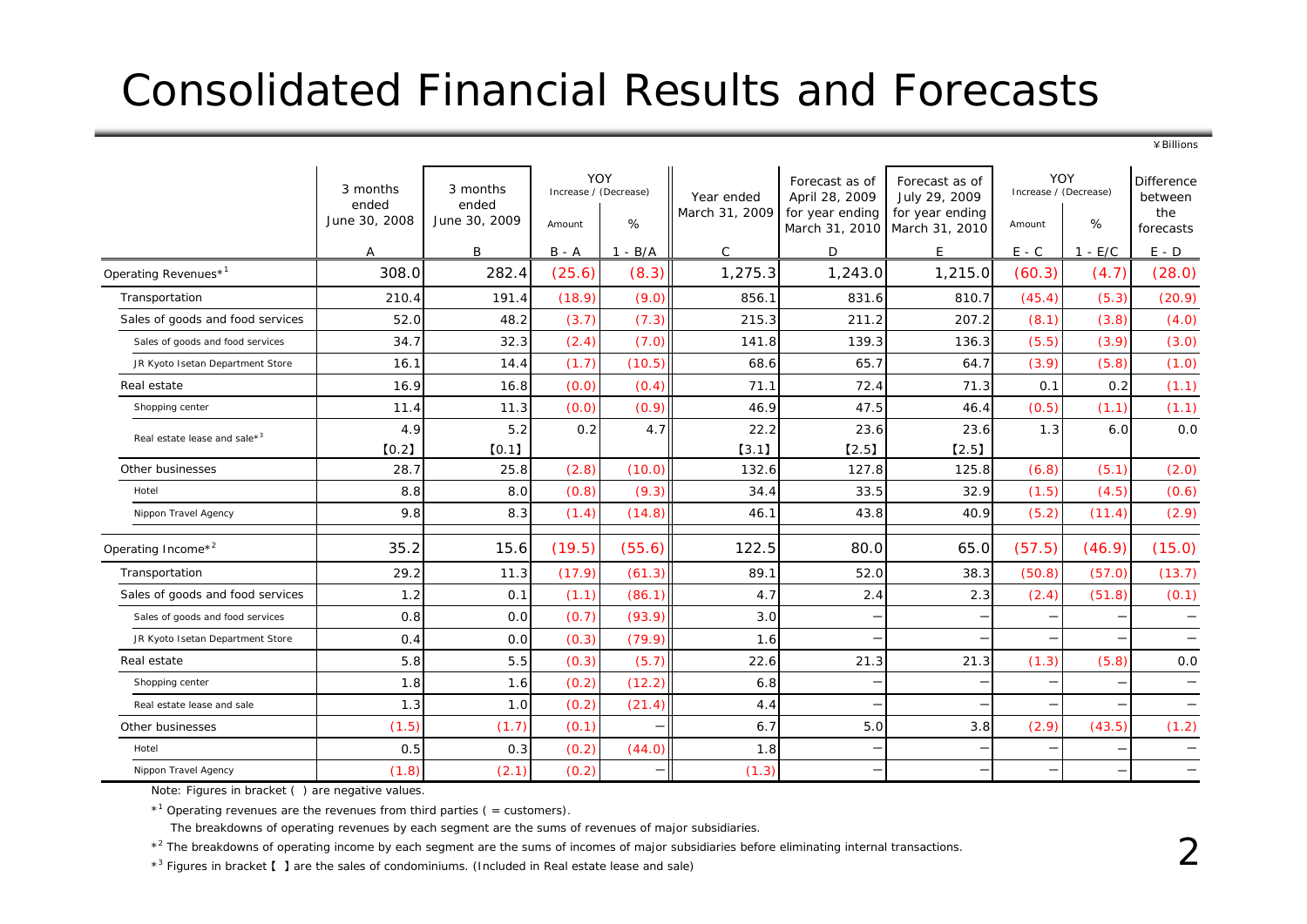#### Non-Consolidated Financial Results and Forecasts

¥Billions

|                                          | 3 months<br>ended<br>June 30, 2008 | 3 months<br>ended<br>June 30, 2009 | Increase / (Decrease) | YOY                   | Year ended<br>March 31, 2009 | Forecast as of<br>April 28, 2009<br>for year ending | Forecast as of<br>July 29, 2009 for<br>year ending | YOY<br>Increase / (Decrease) |        | <b>Difference</b><br>between<br>the |
|------------------------------------------|------------------------------------|------------------------------------|-----------------------|-----------------------|------------------------------|-----------------------------------------------------|----------------------------------------------------|------------------------------|--------|-------------------------------------|
|                                          |                                    |                                    | Amount                | %                     |                              | March 31, 2010                                      | March 31, 2010                                     | Amount                       | $\%$   | forecasts                           |
|                                          | А                                  | B                                  | $B - A$               | $-B/A$<br>$\mathbf 1$ | $\mathsf{C}$                 | D                                                   | E                                                  | $E - C$                      | $-E/C$ | $E - D$                             |
| <b>Operating Revenues</b>                | 215.3                              | 196.7                              | (18.6)                | (8.7)                 | 875.0                        | 852.0                                               | 831.5                                              | (43.5)                       | (5.0)  | (20.5)                              |
| <b>Transportation revenues</b>           | 191.9                              | 173.4                              | (18.5)                | (9.7)                 | 773.7                        | 751.0                                               | 731.0                                              | (42.7)                       | (5.5)  | (20.0)                              |
| Other                                    | 23.4                               | 23.3                               | (0.1)                 | (0.4)                 | 101.2                        | 101.0                                               | 100.5                                              | (0.7)                        | (0.8)  | (0.5)                               |
| <b>Operating Expenses</b>                | 182.8                              | 181.7                              | (1.1)                 | (0.6)                 | 772.9                        | 787.0                                               | 780.0                                              | 7.0                          | 0.9    | (7.0)                               |
| Personnel costs                          | 67.5                               | 66.9                               | (0.5)                 | (0.8)                 | 268.6                        | 269.5                                               | 269.0                                              | 0.3                          | 0.1    | (0.5)                               |
| Non personnel costs                      | 69.5                               | 69.8                               | 0.3                   | 0.5                   | 333.9                        | 340.5                                               | 334.5                                              | 0.5                          | 0.2    | (6.0)                               |
| Energy costs                             | 8.6                                | 8.2                                | (0.3)                 | (4.6)                 | 38.2                         | 35.0                                                | 34.5                                               | (3.7)                        | (9.8)  | (0.5)                               |
| Maintenance costs                        | 23.8                               | 23.9                               | 0.1                   | 0.7                   | 135.8                        | 139.0                                               | 137.0                                              | 1.1                          | 0.8    | (2.0)                               |
| Miscellaneous costs                      | 37.0                               | 37.6                               | 0.6                   | 1.7                   | 159.8                        | 166.5                                               | 163.0                                              | 3.1                          | 2.0    | (3.5)                               |
| Rental payments, etc.                    | 6.4                                | 6.4                                | (0.0)                 | (0.6)                 | 25.3                         | 25.5                                                | 25.5                                               | 0.1                          | 0.6    | $\sim$                              |
| Taxes                                    | 11.6                               | 10.2                               | (1.3)                 | (11.7)                | 29.1                         | 30.5                                                | 30.0                                               | 0.8                          | 3.0    | (0.5)                               |
| Depreciation                             | 27.7                               | 28.1                               | 0.4                   | 1.7                   | 115.9                        | 121.0                                               | 121.0                                              | 5.0                          | 4.4    |                                     |
| Operating Income                         | 32.4                               | 14.9                               | (17.5)                | (54.0)                | 102.0                        | 65.0                                                | 51.5                                               | (50.5)                       | (49.6) | (13.5)                              |
| Non-operating revenues and expenses, net | (7.8)                              | (7.9)                              | (0.1)                 | 2.0                   | (28.6)                       | (28.5)                                              | (28.0)                                             | 0.6                          | (2.4)  | 0.5                                 |
| Non-operating revenues                   | 0.9                                | 0.6                                | (0.3)                 | (32.0)                | 6.7                          | 7.0                                                 | 7.0                                                | 0.2                          | 3.7    |                                     |
| Non-operating expenses                   | 8.7                                | 8.6                                | (0.1)                 | (1.8)                 | 35.4                         | 35.5                                                | 35.0                                               | (0.4)                        | (1.2)  | (0.5)                               |
| <b>Recurring Profit</b>                  | 24.6                               | 6.9                                | (17.6)                | (71.7)                | 73.4                         | 36.5                                                | 23.5                                               | (49.9)                       | (68.0) | (13.0)                              |
| Extraordinary profit and loss, net       | (0.0)                              | 0.0                                | 0.1                   |                       | 1.1                          | 3.0                                                 | 3.0                                                | 1.8                          | 165.2  |                                     |
| Extraordinary profit                     | 13.7                               | 3.8                                | (9.8)                 | (71.8)                | 70.3                         |                                                     |                                                    |                              |        |                                     |
| Extraordinary loss                       | 13.8                               | 3.8                                | (9.9)                 | (72.4)                | 69.2                         |                                                     |                                                    |                              |        |                                     |
| Net Income                               | 14.8                               | 4.1                                | (10.7)                | (72.2)                | 44.3                         | 23.5                                                | 15.5                                               | (28.8)                       | (65.1) | (8.0)                               |

Note: Figures in bracket ( ) are negative values.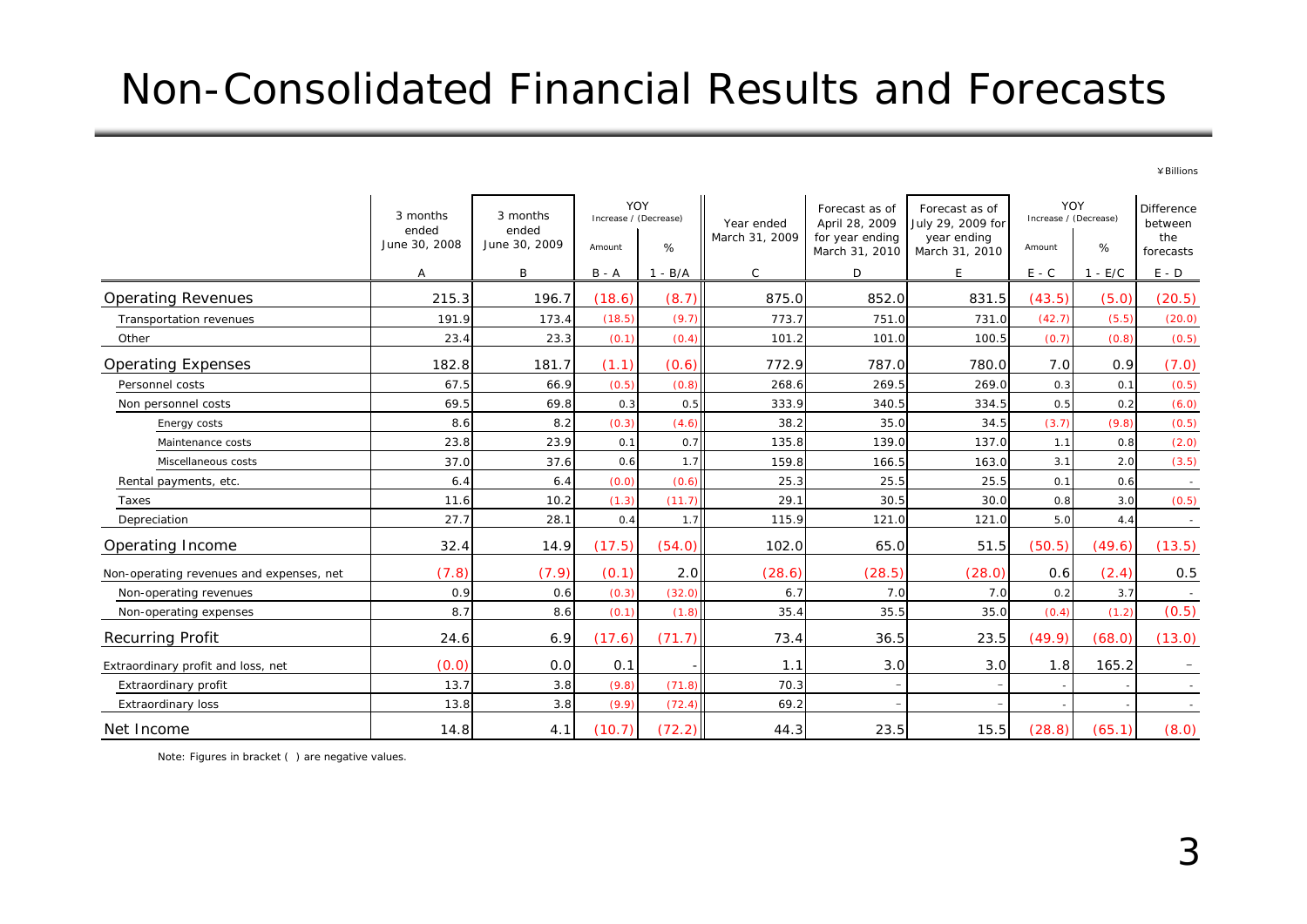### Transportation Revenues Results and Forecasts

¥Billions

|                                | 3 months               | 3 months               | <b>YOY</b><br>Increase / (Decrease) |        | Year ended     | Forecast as of<br>April 28, 2009                 | Forecast as of<br>July 29, 2009 | YOY<br>Increase / (Decrease) |       | Difference<br>between |
|--------------------------------|------------------------|------------------------|-------------------------------------|--------|----------------|--------------------------------------------------|---------------------------------|------------------------------|-------|-----------------------|
|                                | ended<br>June 30, 2008 | ended<br>June 30, 2009 | Amount                              | %      | March 31, 2009 | for year ending<br>March 31, 2010 March 31, 2010 | for year ending                 | Amount                       | %     | the<br>forecasts      |
|                                | $\mathsf{A}$           | B                      | B - A                               | - B/A  | C              | D                                                | E.                              | $E - C$                      | - E/C | $E - D$               |
| <b>Transportation Revenues</b> | 191.9                  | 173.4                  | (18.5)                              | (9.7)  | 773.7          | 751.0                                            | 731.0                           | (42.7)                       | (5.5) | (20.0)                |
| Shinkansen                     | 83.6                   | 74.0                   | (9.6)                               | (11.5) | 339.1          | 328.6                                            | 318.3                           | (20.8)                       | (6.1) | (10.3)                |
| <b>Commuter Passes</b>         | 2.2                    | 2.2                    | 0.0                                 | 2.4    | 8.7            |                                                  |                                 | -                            |       |                       |
| Non-Commuter Passes            | 81.4                   | 71.8                   | (9.6)                               | (11.9) | 330.3          |                                                  |                                 | $\qquad \qquad -$            |       |                       |
| Kyoto-Osaka-Kobe Area          | 76.4                   | 70.6                   | (5.7)                               | (7.6)  | 301.5          | 294.9                                            | 287.7                           | (13.7)                       | (4.6) | (7.1)                 |
| <b>Commuter Passes</b>         | 29.8                   | 29.3                   | (0.4)                               | (1.5)  | 115.9          |                                                  |                                 | $\qquad \qquad -$            |       |                       |
| Non-Commuter Passes            | 46.6                   | 41.3                   | (5.3)                               | (11.4) | 185.6          |                                                  |                                 | $\overline{\phantom{0}}$     |       |                       |
| Other Lines                    | 31.6                   | 28.6                   | (3.0)                               | (9.6)  | 132.5          | 127.3                                            | 124.8                           | (7.7)                        | (5.8) | (2.5)                 |
| <b>Commuter Passes</b>         | 7.1                    | 7.0                    | (0.0)                               | (1.3)  | 27.5           |                                                  |                                 | $\overline{\phantom{m}}$     |       |                       |
| Non-Commuter Passes            | 24.5                   | 21.5                   | (2.9)                               | (12.1) | 104.9          |                                                  |                                 | $\qquad \qquad -$            |       |                       |

Note: Figures in bracket ( ) are negative values.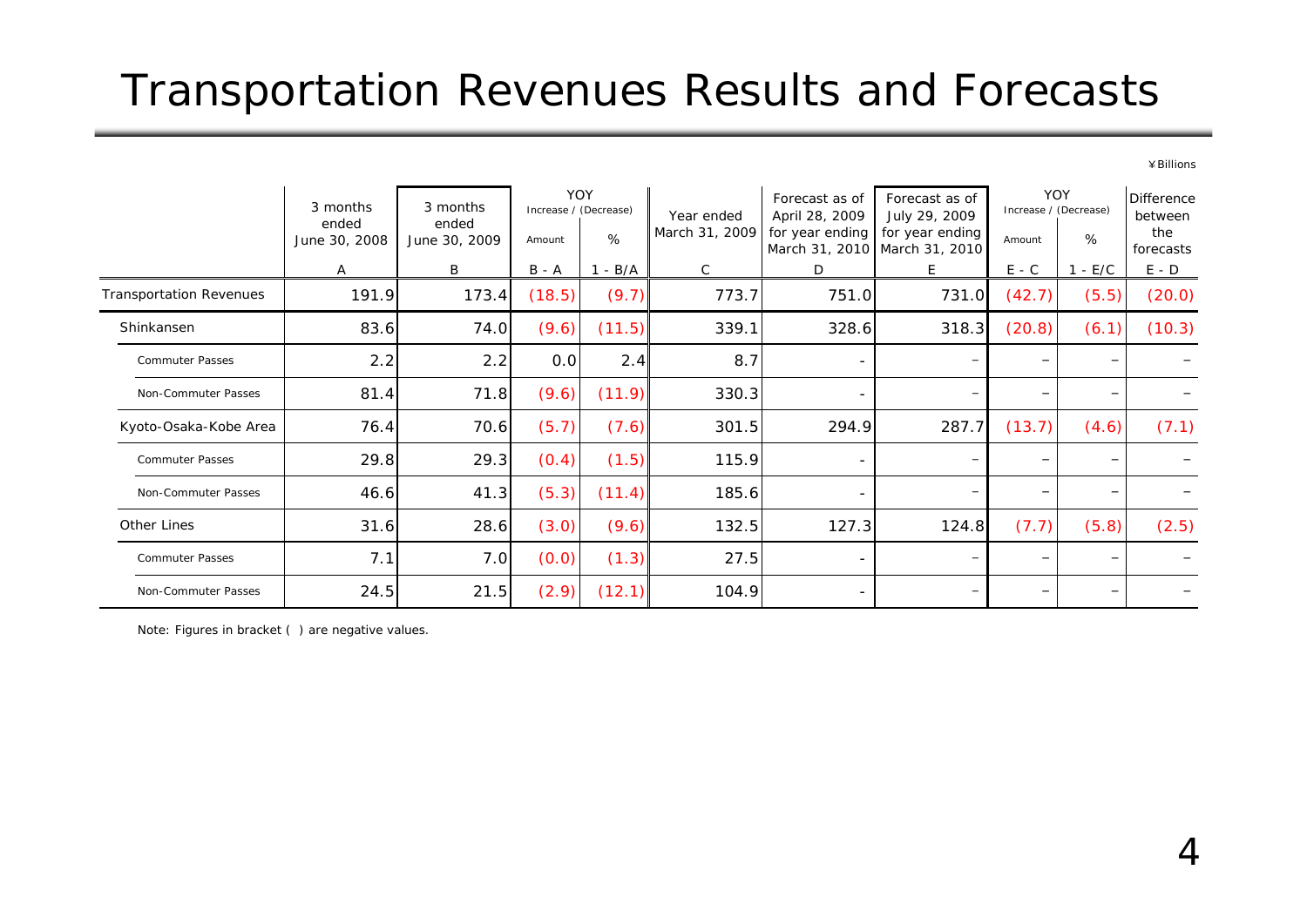Persons, ¥Billions

|                                                                    |              | 3 months ended<br>June 30, 2008 |              | 3 months ended<br>June 30, 2009 |              | Year ended<br>March 31, 2009 |              | Forecast as of July 29,<br>2009 for year ending<br>March 31, 2010 |
|--------------------------------------------------------------------|--------------|---------------------------------|--------------|---------------------------------|--------------|------------------------------|--------------|-------------------------------------------------------------------|
|                                                                    | Consolidated | Non-Consolidated                | Consolidated | Non-Consolidated                | Consolidated | Non-Consolidated             | Consolidated | Non-Consolidated                                                  |
| No. of employees at the end of period                              | 45,509       | 26,238                          | 46,753       | 26,741                          | 45,240       | 25,824                       |              |                                                                   |
| <b>Retirement Payment Costs</b>                                    | 15.2         | 14.1                            | 15.1         | 14.0                            | 60.8         | 56.2                         |              | 56.0                                                              |
| Service & Interest cost                                            |              | 4.8                             |              | 4.7                             |              | 19.0                         |              | 18.7                                                              |
| Amortization of net retirement benefit obligation<br>at transition |              | 7.5                             | —            | 7.5                             |              | 30.1                         |              | 30.1                                                              |
| Amortization of actuarial loss                                     |              | 1.7                             | —            | 1.7                             |              | 7.1                          |              | 7.1                                                               |
| No. of employees entitled to retirement<br>payment                 |              | 226                             | —            | 231                             | 2,251        | 968                          |              | 1,007                                                             |
| Financial Expenses, net                                            | (8.2)        | (8.0)                           | (8.3)        | (7.8)                           | (34.0)       | (33.5)                       | (34.3)       | (33.1)                                                            |
| Interest and dividend income                                       | 0.2          | 0.6                             | 0.1          | 0.5                             | 0.5          | 1.3                          | 0.5          | 1.2                                                               |
| Interest expenses                                                  | 8.5          | 8.6                             | 8.4          | 8.4                             | 34.5         | 34.9                         | 34.8         | 34.4                                                              |
| [Average interest rate (%) ]                                       | $[3.56]$     | $[3.57]$                        | $[3.37]$     | [3.38]                          | [3.49]       | $[3.50]$                     | [3.31]       | $[3.30]$                                                          |
| Capital Expenditure                                                | 24.3         | 21.2                            | 24.8         | 20.7                            | 197.7        | 162.2                        |              |                                                                   |
| Excluding a portion contributed by local<br>governments etc.       | 19.4         | 16.3                            | 21.8         | 17.7                            | 163.9        | 128.4                        | 230.0        | 180.0                                                             |
| Depreciation                                                       | 32.7         | 27.7                            | 33.4         | 28.1                            | 137.0        | 115.9                        | 142.5        | 121.0                                                             |
| Balance of Long-term Debt and Payables<br>at the end of FY         | 977.0        | 955.9                           | 1,019.7      | 1,000.9                         | 953.2        | 934.3                        | 1,020.0      | 1,005.0                                                           |
| Equity ratio (%)                                                   | 26.9         | 25.8                            | 26.8         | 25.5                            | 26.7         | 25.3                         |              |                                                                   |
| Cash flows from operating activities                               | ▲13.5        |                                 | ▲13.1        |                                 | 178.8        |                              |              |                                                                   |
| Free cash flows                                                    | ▲53.9        |                                 | ▲48.9        |                                 | 6.1          |                              |              |                                                                   |
| Net income per share $(*)$                                         | 8,151.64     |                                 | 2,143.20     |                                 | 27,729.03    | 22,557.62                    | 10,328.36    | 8,000.63                                                          |
| Net assets per share $(*)$                                         | 327,479.82   |                                 | 338,285.41   |                                 |              | 339, 113.24 289, 462.54      |              |                                                                   |